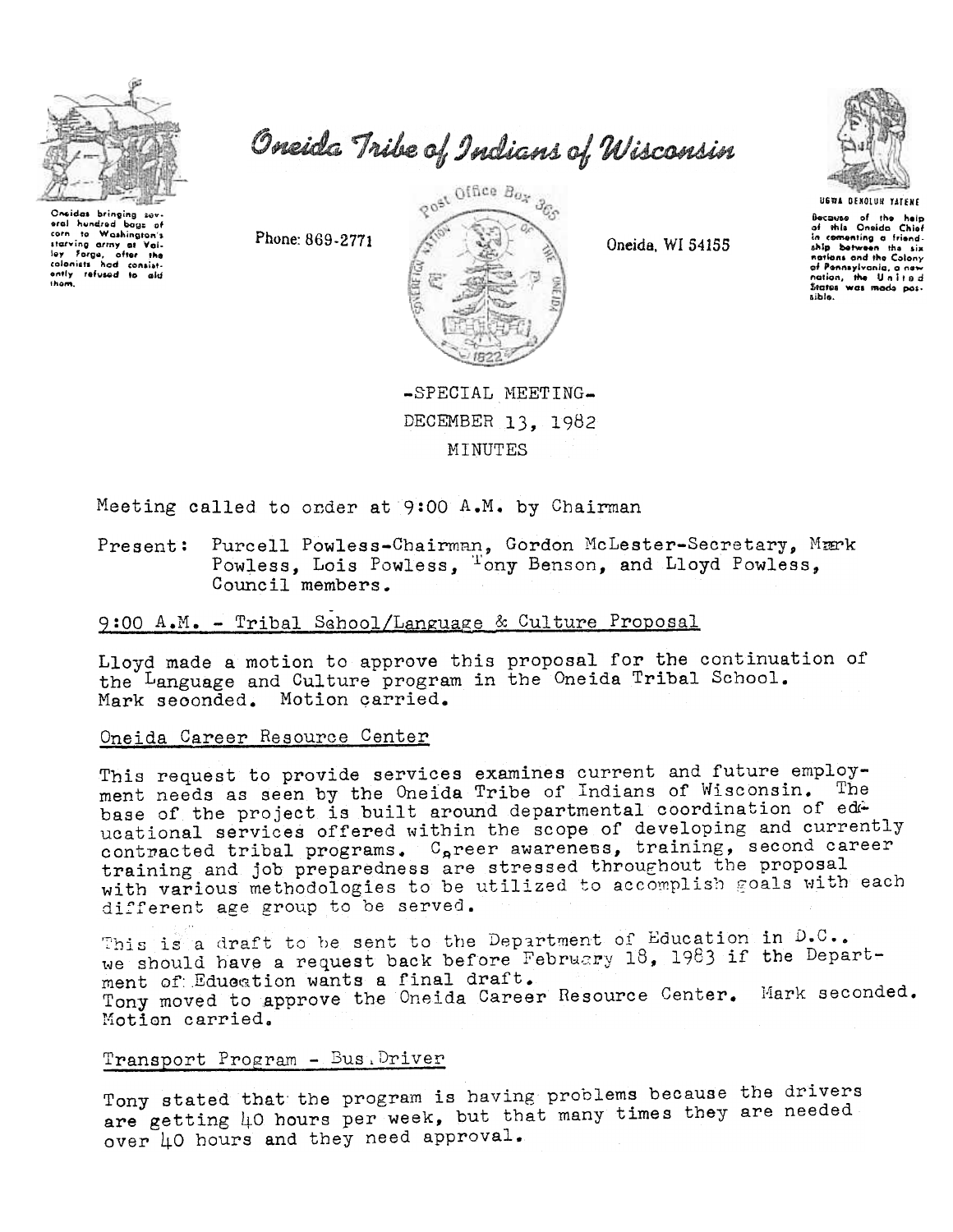Special Meeting December 13, 1982 Page  $2$ 

Mark made a motion to pay the Bus driver the addit onal hours  $nrs.$ this time. Gordon seconded. Motion carried.

 $10:00$ Kathy ughes returned.

Economic Development Plan - Druce Aing

Time was set aside to go over the Economic Development Plan with Bruce King to give a better understanding on the direction the Tribe is going. Bruce explained he had started in July 1981 and the amount of material he had to review on the earlier plans going back to the 1960's. In his reviewing and evaluating he attempted to identify the following:

- Organizational Structures conducive to development ı.
- $2.$ Staffing patterns that resulted in business growth
- Reasons why failures occurred  $3.$
- I<sub>1</sub>. How non-tribal organizations affected our developments
- Similaraties amoung successful ventures
- Expectations of the Tribe in a venture  $5 -$
- Feasibility of proposed projects
- $\overline{\overset{?}{8}}$ . Resources available to assist in the project

Bruce requested more time to continue discussion on the Economic Development Plan. Another meeting was set for December 15, 1982

12:00 Mar made a motion to recess. Lois seconded. oti n carried

2:45 P.M. ark Powless excused.

Employment Recommendation - Payroll Clerk Position

#1 Vincent Cornelius, #2 choice Lillian Antone. Kathy Moved to approve the selection of Vincent Cornelius. Lois seconded. "otion carried.

Joe Villagomez, Acting Tribal Administrator had the following items for the Business Committee to take action on:

- Nursing Home, termination of Jackie Hill for cause during pro-<br>bation at the Hursing Home. Lloyd moved to approve the termin- $\#1$ ation of Jackie Hill. Tony seconded. Lois abstained. Motion carried.
- #2 Headstart Program, termination of Susan Daniels for cause during probation at the Headstart Program. Lloyd moved to approve the termination of Susan Daniels. Tony seconded. Motion carried.
- #3 Request posting Chemical Dependency Counselor for the Health Center (two position) There is a question on third party billing for the department - certified vs. non-certified counselors. Lloyd moved that this be tabled until Wednesday and the job description and also the original recommendation of the applicants be presented to the Business Committee and that Joe V. makes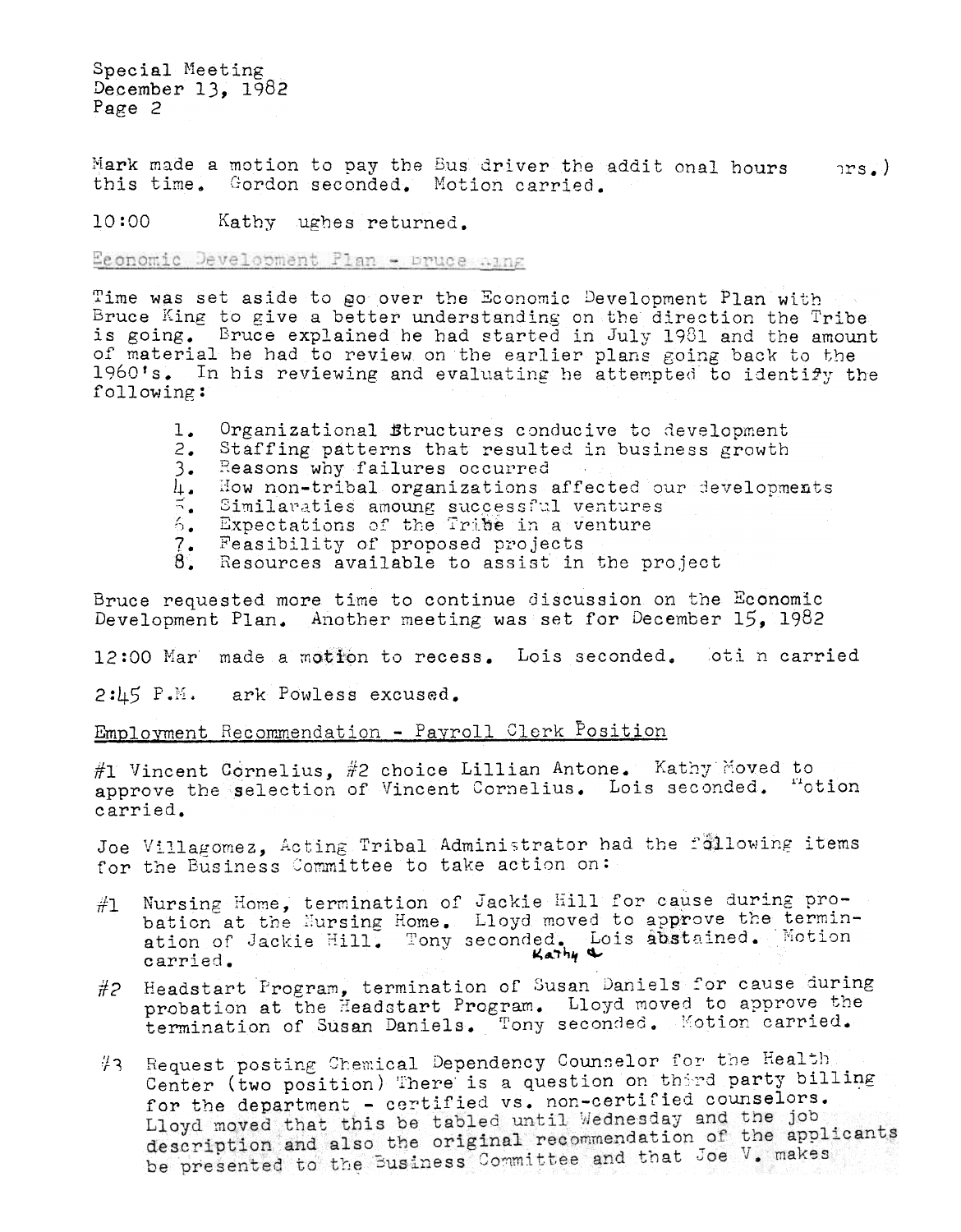Special Meeting December 13. 1982 Page  $3$ 

> sure that we are following the Management Syste without reposting. Lois seconded. Motion carried.

- $\#$ 4 OTE is requesting for an additional position of warehouse worker. The OTE manager is to justify the need for the additional position and also draw up a job description and have the Tribal Administrator bring it back to the Business Committee after the Tribal Administrator reviews the justification.
- #5 Headstart Expansion Fund Mary Ellen Hayes received a letter stating that there are expansion funds available. She talked to the funding agency about applying for the extra money for Headstart. Joe stated the Mary Hayes needs permission from the Business Committee to pursue these funds. Kathy made a motion approving Mary Hayes in pursuing the Expansio funds for Headstart. Tony seconded. Motion carried.
- #6 Renegotiation of Tribal School Teachers Contract At the beginning of the year the teachers are given a choice of being paid on 41 payday or 52 weeks payday. Now one of the teachers want their pay period changed from 52 weeks to 11 weeks. Kathy said that the same thing happened last year which caused alot of problems in the accounting area. The teachers were told when they signed the contract this year that the paydays would stay the same. Kathy made a motion to deny the request to change the pay periods. Lois seconded. Motion carried.
- $#7$  A Purchase was not given to the Oneida One Stop for the purchase of gas for the month of November and the Oneida One Stop continued to give gas to the Headstart Program. Now after a month has gone by payment has to be made and there is no purchase order. Kathy made a motion to pay for the gas purchase for Headstart and that this situation be addressed at a Director's meeting and that the Director's be made to understand this type of action will not continue. Lloyd seconded. Motion carried.

pdate on Pending files for the Oneida Fribe - Jerry still

The following outlines the various cases, projects and other matters that Jerry Hill has been directed to work on by the Oneida Business Committee.

- 1. Tribal Court
	- a. Codes
	- Personnel/training/selection  $b_{\bullet}$
	- Time frame  $c_{\bullet}$
	- d. Flan
	- e. Financial structure